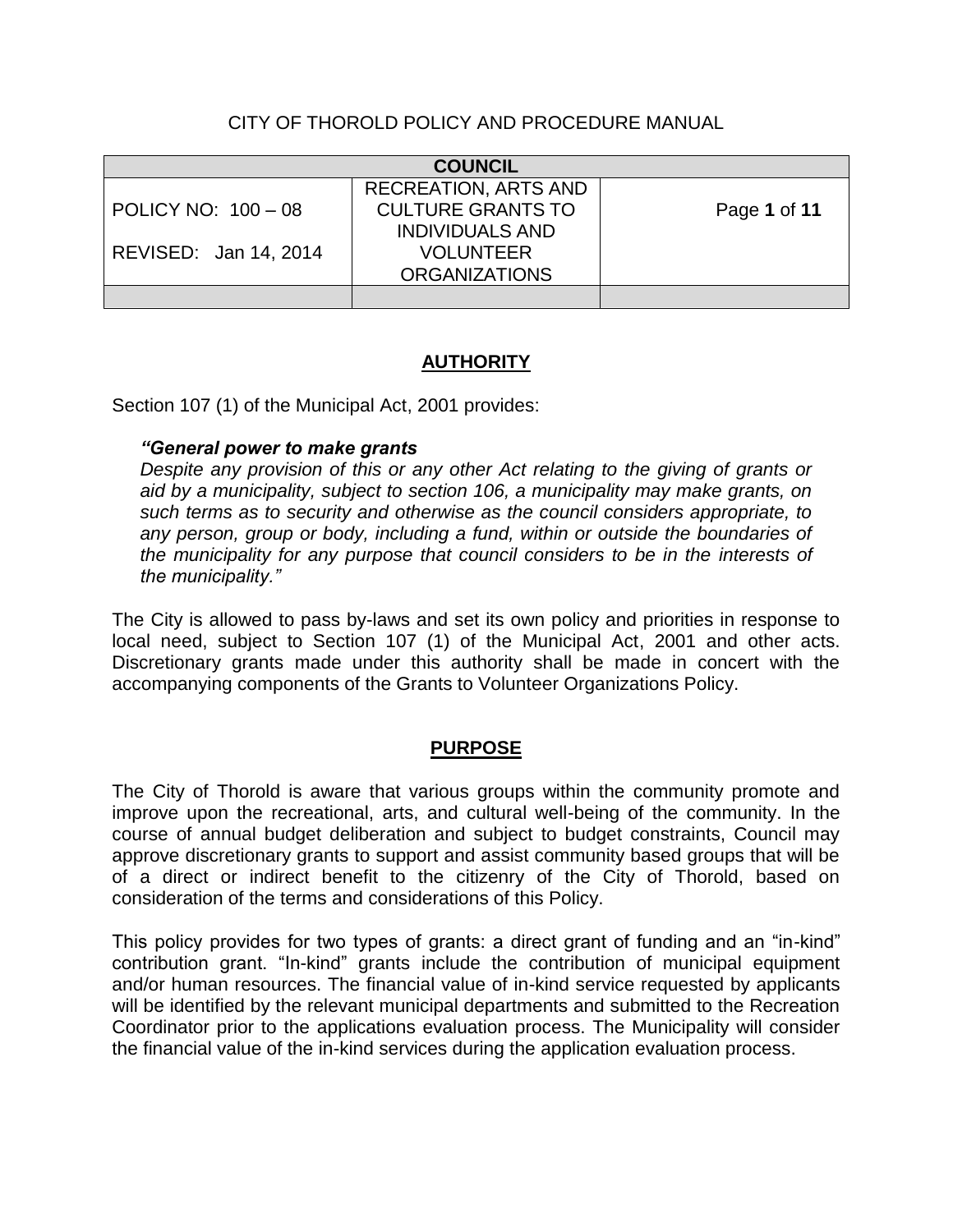# POLICY NO: 100 - 08 GRANTS TO VOLUNTEER ORGANIZATIONS Page **2** of **11**

# **GOALS AND OBJECTIVES**

The goal of the grant program is to improve the quality of life and well-being of the residents of Thorold in Council's estimation by:

- Addressing identified recreational, arts, and cultural needs in the community.
- Supporting the provision of new or innovative recreational, arts, and cultural services to residents, and thereby increasing the diversity of services.
- Providing financial assistance to service providers where adequate funding for the proposed service is not available from other sources.
- Assisting with one-time special requests for assistance associated with other not easily classified needs and services, including those related to disasters or other unforeseen circumstances (to be considered by Council on the merit of each request)

### I. Eligibility Criteria

All groups seeking grants must:

- (i) *Location*
- Be physically located within The Regional Municipality of Niagara and provide services relating to residents of the City of Thorold.
- The majority of the group's members, registrants, and/or participants reside in the City of Thorold.

### (ii) *Legal Entity*

- Be a not-for-profit organization.
- Be incorporated and/or registered under the Canada Income Tax Act for the purpose of receiving charitable donations. (This criterion may be waived at Council's discretion only, depending on the groups and on the nature of the services offered being complementary to the philosophy and priorities of Council.)

### (iii) *Organization*

Should have a formal administrative structure adequate in its numbers, be responsible for the overall management of the group's resources, be responsible for the administration of its funds and should preferably have a Board of Directors that would be representative of the community it serves.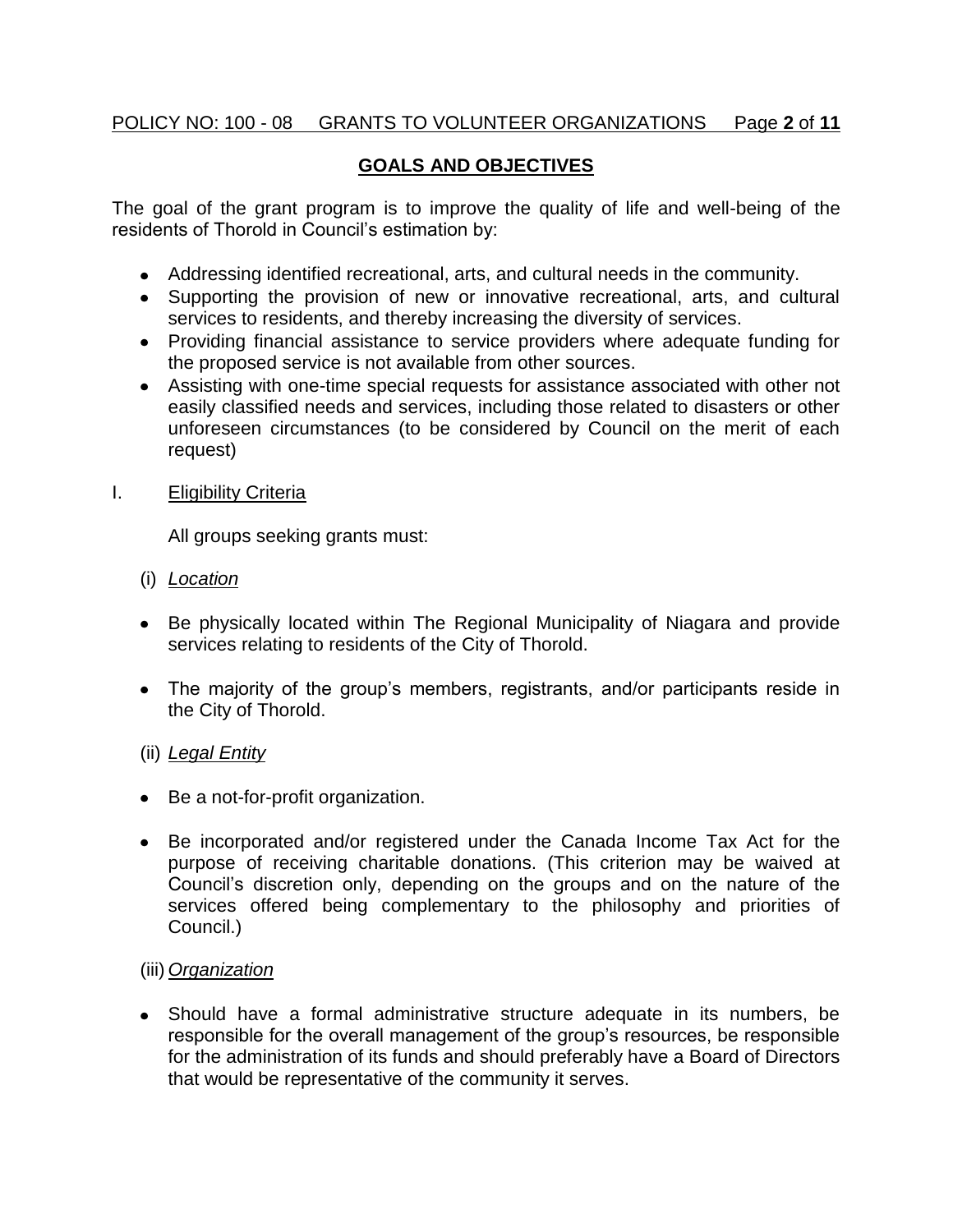# POLICY NO: 100 - 08 GRANTS TO VOLUNTEER ORGANIZATIONS Page **3** of **11**

### (iv)*Financial Feasibility*

- Provide audited financial statements, if available, for the previous fiscal year, and current year budget statements. Other pertinent financial information may be required by Council.
- It is important to present budgets and financial statements with revenues and expenditures grouped by each individual activity, service or program rendered by the applicant organization. This may be requested by Council, at its discretion.

### (v) *Inclusiveness*

- The applicant's proposed services should be extended to all members of the general public in the City of Thorold and should not exclude anyone by reason of race, religion or ethnic background.
- The community service programs proposed by volunteer organizations should be separate and distinct from any other activities of the group.

### (vi)*Groups or Types of Support That Are Not Eligible for a Grant*

The following are **not** eligible for funding:

- For-profit organizations.
- Funding shortfalls resulting from programs or services of any kind that were commenced without prior consultation with the City.
- The City will **not** consider funding cumulative deficits for any groups (i.e. discretionary grants and hence financial assistance should be based on budgeted revenues and expenditures in the year for which assistance is being requested).
- Groups that have failed to comply with the reporting requirement from any previous municipal grant.
- Group's outstanding operating deficits.
- Applications for retroactive funding.
- Sports, cultural and recreational travel grants. Groups may apply for this type of assistance through the "Sports, Culture and Recreational Travel Grants Policy" (Policy # 100-27).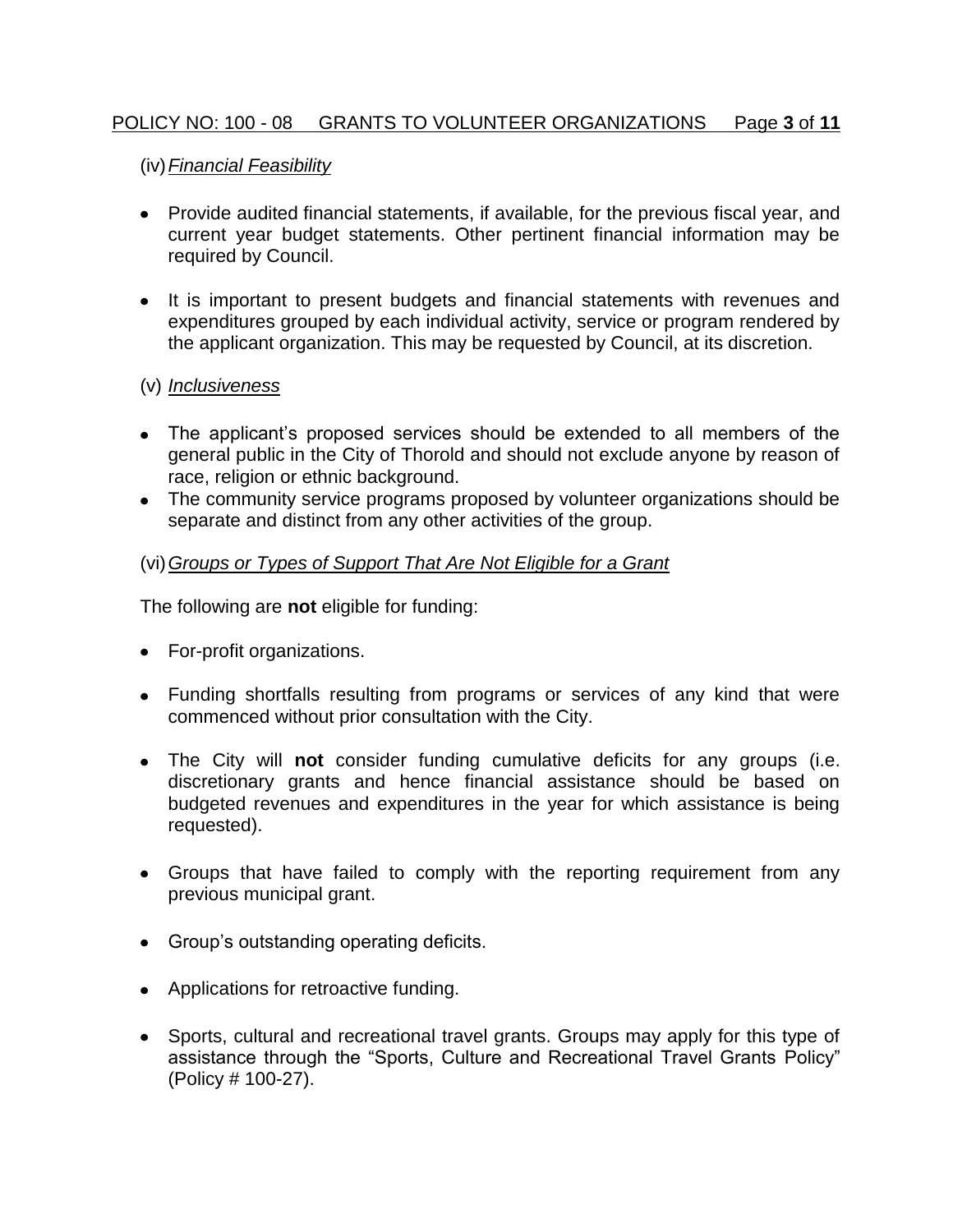# POLICY NO: 100 - 08 GRANTS TO VOLUNTEER ORGANIZATIONS Page **4** of **11**

Capital expenditures.

# (vii) Other Provisions and Considerations

The following provisions and considerations must also be noted:

- The City will not ordinarily fund in excess of 35% of the operating budget of any service, unless Council determines a higher percentage is warranted based on a review of individual circumstances. Council may reduce its level of funding over time to encourage groups to seek alternative sources of funding.
- All groups seeking grants must complete the appropriate application form in full. **Incomplete applications will not be considered.**
- The application form must be signed by a designated officer or official of the group.
- All groups seeking grants must submit their application, in full, to the Recreation Coordinator no later than the last Friday in the month of November of the previous year in which consideration for financial assistance is required. **Late applications will not be considered.**
- All groups seeking grants must demonstrate that they have and/or will be actively seeking other sources of financial support.
- All groups seeking grants must adhere to responsible fundraising practices as determined by Council.
- All groups seeking grants must disclose any accounts payable to the City of Thorold. Amounts up to the entire amount owed to the City will be appropriated from any financial assistance granted in order to discharge its obligation to the City.
- All groups seeking grants acting in the capacity of funding organizations will not be deemed to be a distinct entity, and will be considered together for the purposes of funding.
- Granting of assistance in any one year by Council is not to be regarded as a commitment of the City of Thorold to continue such financial assistance in future years.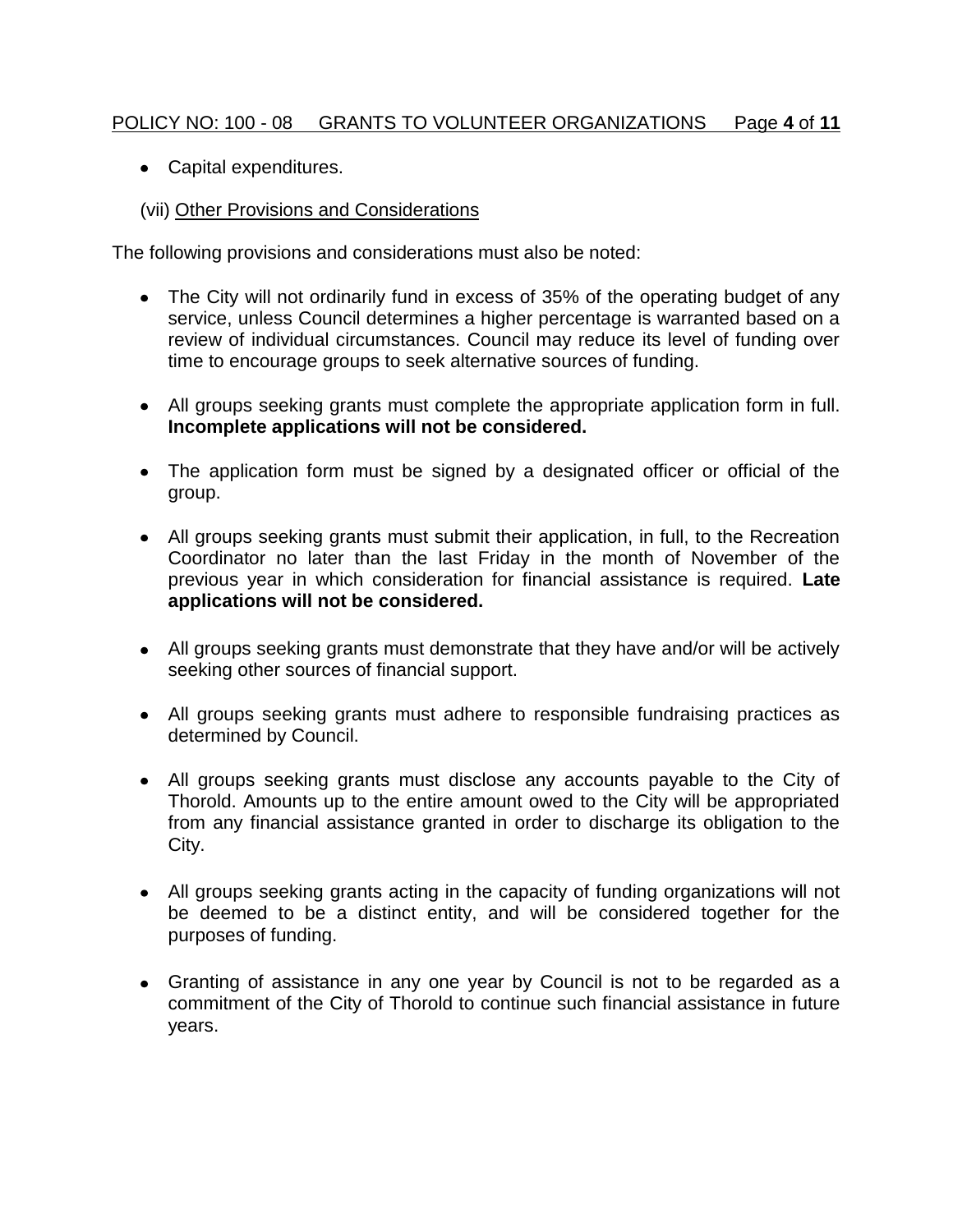# POLICY NO: 100 - 08 GRANTS TO VOLUNTEER ORGANIZATIONS Page **5** of **11**

- The provision of grants will be made annually as funds are available and within budgetary limits and priorities as determined by Council.
- Council is not obligated to allocate funds to any group.
- No financial donations or grants will be considered unless specifically authorized by this Policy.
- In making grants the Municipality may impose such conditions as it deems fit.
- Any un-claimed funds remaining for groups shall be carried forward for six months, at which point the funds will become part of the general Community Grant Allotment.
- Any groups that generate surplus revenue through the service for which they sought a grant **must** re-pay the Municipality the total amount of the surplus up to the total amount of the grant.

### II. Assessment Criteria

A committee of staff, through the General Committee will use the following assessment criteria in evaluating the discretionary grant applications.

A scoring system will be applied to each evaluation criteria. The scoring system is a ranking from "0 to 5", where "0" is the lowest score (does not meet the criterion at all) and "5" is the highest score (meets the criterion fully). The scores for the criteria will be totaled and priority will be given to those applicants with the highest scores.

- (i) Community Benefit
	- The services address a community need.
	- The services are new and innovative, rather than duplicating existing services.
	- The services provide recreational, arts, and cultural benefits to the community.
	- The service is complementary to Council's policies, positions, and priorities.
	- The majority of the users of the service provided must be residents of the City.
	- The benefits of the program/service must accrue to City residents.
	- The services are open to all residents of Thorold regardless of race, religion, ethnic background, or ability/disability.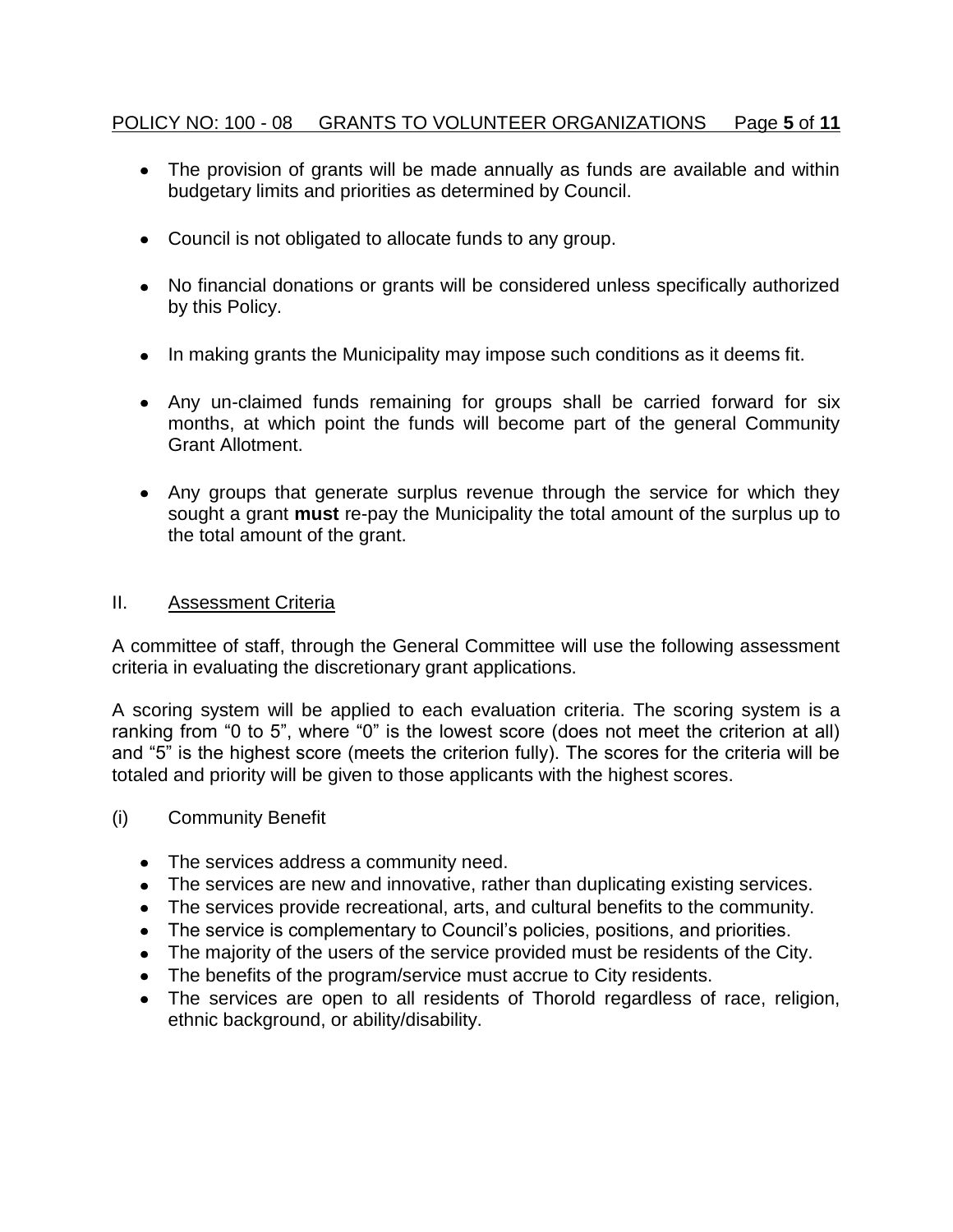# POLICY NO: 100 - 08 GRANTS TO VOLUNTEER ORGANIZATIONS Page **6** of **11**

- (ii) Accountability
	- The group must have a governing body or Board of Directors with an identifiable organizational structure and signing authorities.
	- The group must have an identifiable and accountable system of financial controls and decision making authority.
- (iii) Duplication
	- Preference will be given to services that are not adequately provided for by other funding services.
	- The services must not duplicate or unnecessarily overlap the services provided by other existing groups in the City. Where duplication exists, the applicant must demonstrate linkages with those existing groups in the City in order to provide continuity of service and reduce duplication.
	- The service must not be one, which by its nature, could be adequately performed by the private sector, City departments, or by Regional, Provincial or Federal governments.
- (iv) Goals and Objectives of the Service
	- The applicant must have a clearly defined set of goals and objectives for the service for which City funding is being sought.
	- The applicant identifies the "outcomes" or the impact of the service to service users and the community.
	- The application should specify how these goals and objectives will be achieved.
	- The applicant identifies and describes the mechanism in place to measure how actual results of the service compare to the goals and objectives as stated in the application.
- (v) Financial Viability
	- The applicant has provided evidence of a clear mandate.
	- The applicant has a solid leadership structure and consistent management in a professional competent manner.
	- The applicant has a solid infrastructure including staff and volunteers.
	- The applicant has demonstrated, through audited financial statements and budgets, financial stability and accountability.
	- The applicant has reasonable financial goals.
- (vi) Demonstrated Need
	- The applicant has demonstrated the need for financial assistance from the City.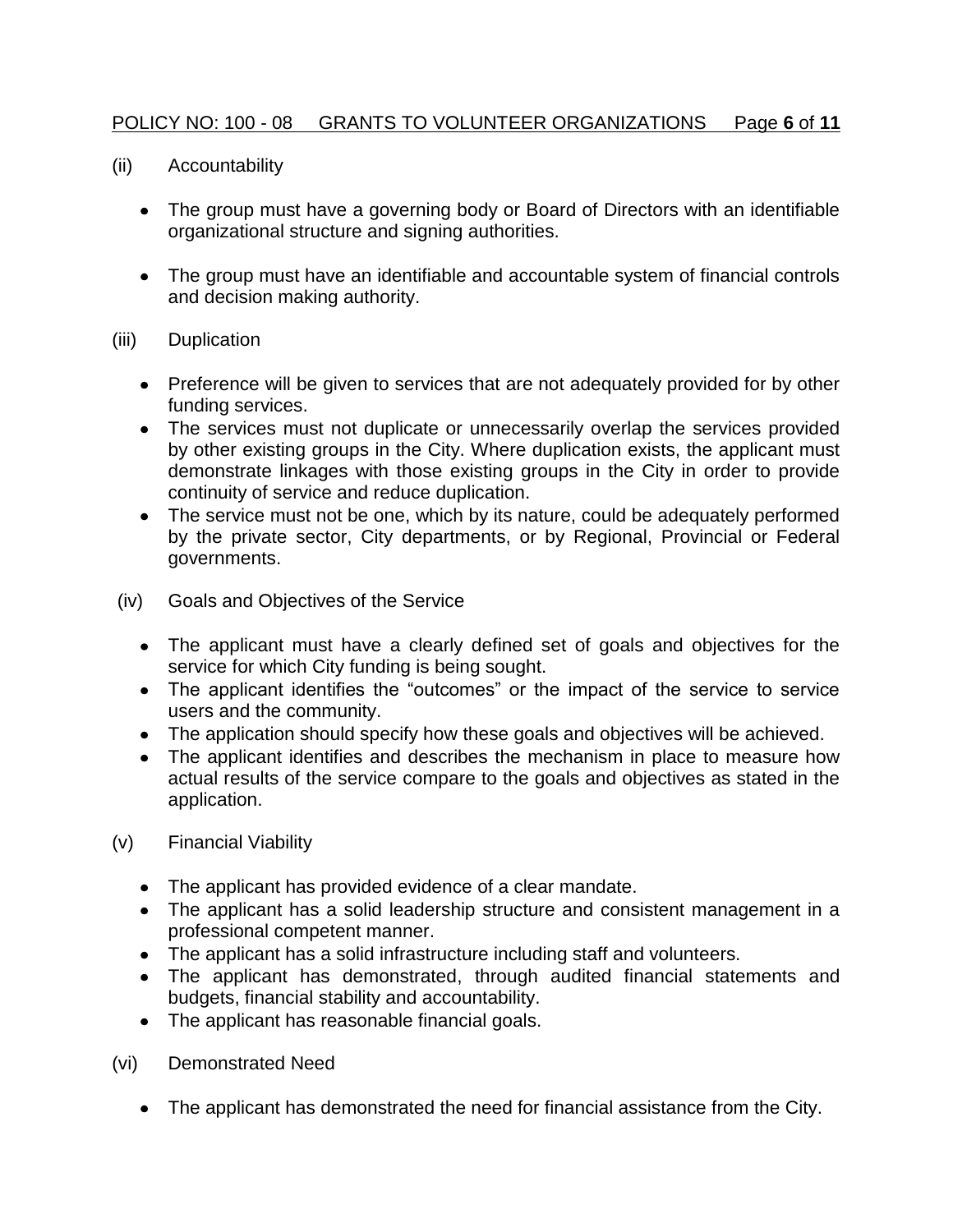#### POLICY NO: 100 - 08 GRANTS TO VOLUNTEER ORGANIZATIONS Page **7** of **11**

#### III. The Grant Process

The following describes the steps involved in the grant process.

- (i) Council establishes funding for "Grants to Volunteer Organizations" during budget deliberations.
- (ii) Notice shall be provided to the community of the availability of the current applicable year's grant program. Notice of the grant program, the associated policy and application forms shall be provided on the City's website and in local media. The Municipality will **not** distribute notices directly to groups.
- (iii) The Policy and application forms will be provided on the City's website in a format to allow for downloading. Groups will be given a minimum of 30 days to complete and submit the application forms to the Recreation Coordinator. The deadline for submissions will be the last Friday in the month of November.
- (iv) The completed application forms will be reviewed by a committee of staff, which shall prepare a recommended allocation of the budgeted amount. Should the total allocation be less than the budgeted amount at the end of the year, the surplus shall be carried forward to the following year's budget for the "Grants to Volunteer Organizations".
- (v) A report outlining the recommendations of the committee of staff shall be forwarded to the General Committee for consideration and approval of Council.
- (vi) A letter of notification will be distributed by mail by the City's Recreation Coordinator to each applicant as to the result of their application.
- (vii) The decision of Council is final, with no appeals considered.
- (viii) Groups will receive their grant in accordance with the disbursement schedule noted below.
- (ix) Successful grant applicants who receive a grant amount greater than \$500 will prepare and submit a Final Report to the City **within 30 days** of the completion of the delivery of their service. Groups will **not** be considered for potential future municipal grants through this program unless they complete the Final Report to the satisfaction of Council.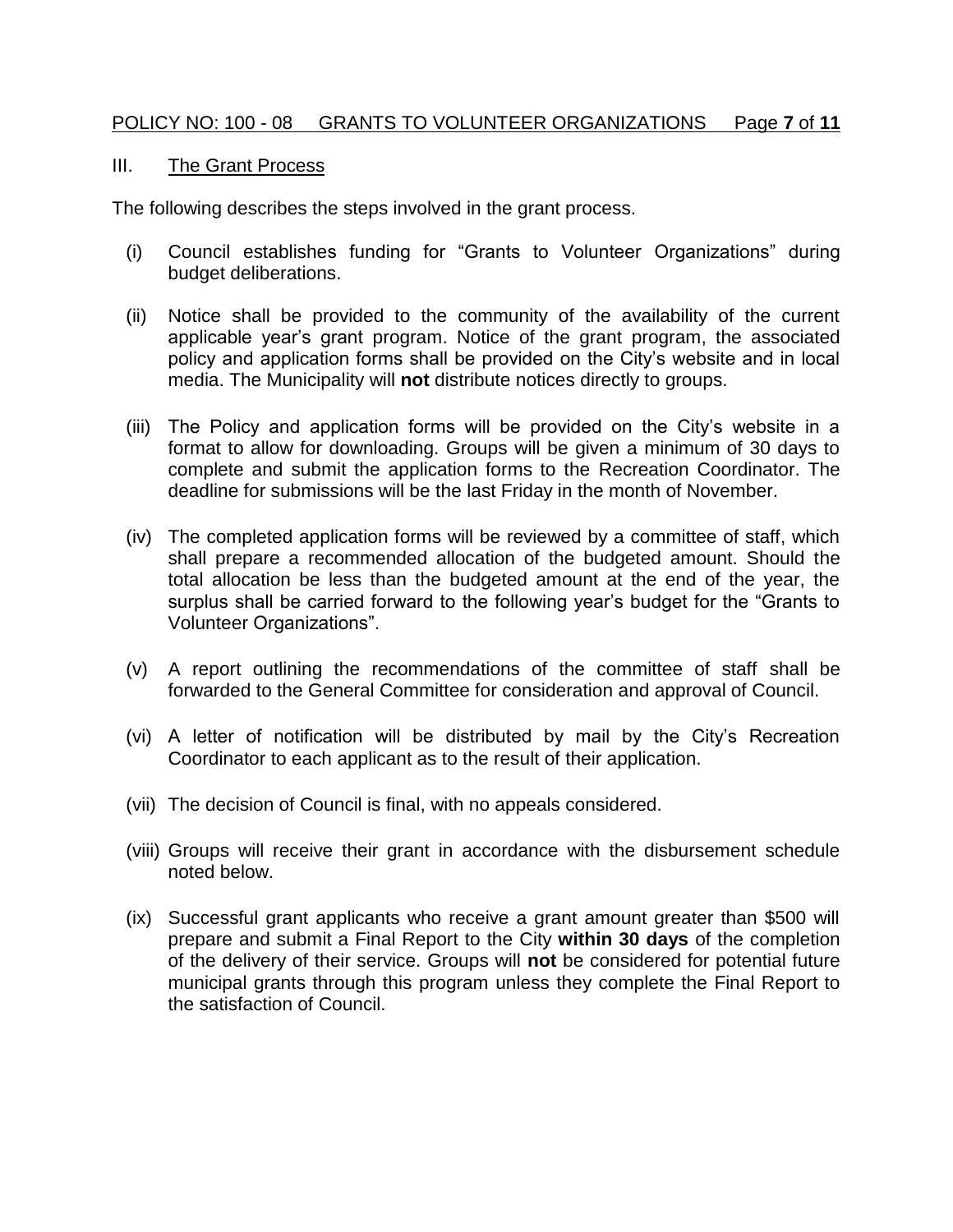## POLICY NO: 100 - 08 GRANTS TO VOLUNTEER ORGANIZATIONS Page **8** of **11**

#### IV. Community Grants Staff Committee

The Community Grants Staff Committee is comprised of four municipal staff representatives; the Chief Administrative Officer, the Director of Finance, the Operations Director and the Recreation Coordinator. The staff committee:

- Reviews the grant applications to ensure their requests meet the criteria of the policy.
- Identifies any errors or omissions in the applications and requests clarification from staff.
- Evaluates the applications using the criteria contained in this policy.
- Determines the amount of funding allocated to each successful application.
- Forwards their recommendations to the General Committee for consideration and approval of Council.

#### V. Disbursement of Approved Discretionary Grants

An official signing officer, on behalf of the organization, must acknowledge responsibility for discretionary grants approved by Council, by returning the completed form in Appendix 1 – Acknowledgement of Responsibility for Recreation, Arts and Culture Grants to Volunteer Individuals and Organizations (page 11). Approved discretionary grants will not be disbursed until this form has been completed and returned to the Treasurer.

If the approved grants are:

- (i) Less than or equal to \$500, 100% of the grant is payable no later than two weeks after Council approval of the grant allotments.
- (ii) Greater than \$500, 50% is payable no later than two weeks after Council approval of the grant allotments; and 50% payable by the completion of the season/event, and **only upon receipt of the written Final Report from the organization**.

#### VI. Accountability

Applicants awarded a grant will be held accountable for the expenditure of the funds in accordance with their stated plans. Eligibility for grants in future years will be reviewed based upon the past demonstrated fiscal responsibility of the applicant.

Funds granted under this policy are not transferable between projects or groups and must be used for the specific purposes as stated in their application.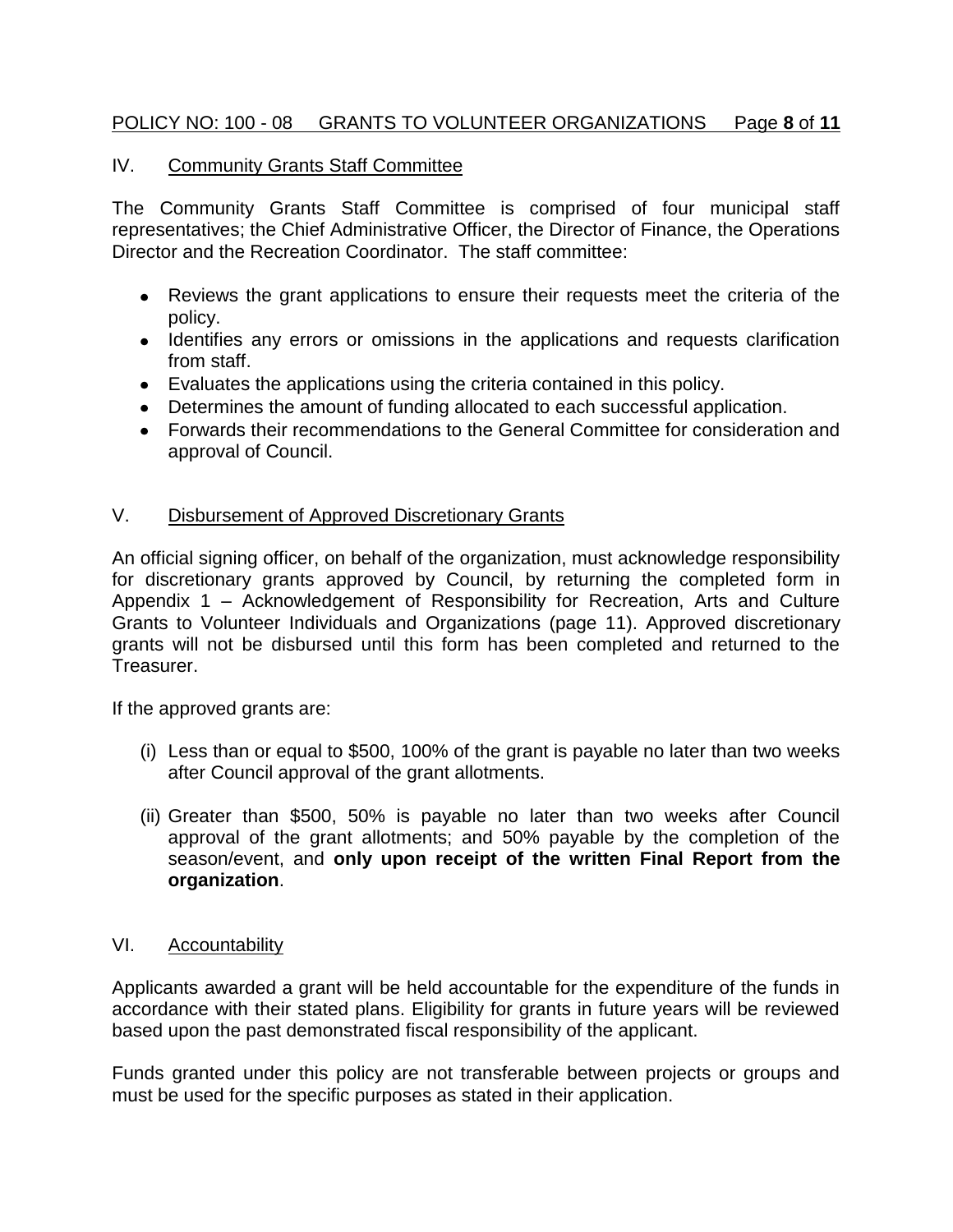# POLICY NO: 100 - 08 GRANTS TO VOLUNTEER ORGANIZATIONS Page **9** of **11**

Successful applicants must provide a Final Report upon completion of their City funded service regarding the outcome of their service. The submission of this information is required **before** the second half of the grant will be paid out, and before the group will be considered for any further grants in the future. It should be noted that any un-claimed funds remaining for Community Groups shall be carried forward for six months only, at which point the funds will become part of the general Community Grants Allotment.

# VII. Grant Policy Administration Considerations

This policy will be reviewed at the direction of Council and/or the Community Grants Staff Committee.

It is recognized that all previous policies specifically related to discretionary grants, previously adopted by Council, that are inconsistent with this policy, be rescinded.

# VIII. Ethical Guidelines

The Municipality adheres to the following ethical guidelines:

(i) *Conflict of Interest*

All municipal staff and members of Council who participate in the City of Thorold municipal grant program are expected to abstain from debate or voting when personal or professional involvement or association could result in a conflict of interest.

(ii) *Lobbying*

The Mayor, staff of the Mayor's Office, the Chief Administrative Officer (CAO), Councillors, and other relevant municipal staff follow ethical guidelines with regard to lobbying by community groups. Requests, application forms, and correspondence sent to these parties are forwarded to the Recreation Coordinator. There is no interference in the review process. Staff and elected representatives are expected to abide by the conflict of interest guidelines and follow approved procedures.

(iii) *Gifts, Samples and Sponsorship*

All municipal staff and members of Council who participate in the City of Thorold municipal grant program do not accept gifts from applicants (e.g. free tickets to performances or events).

(iv) *Municipal Freedom of Information and Protection of Privacy Act (MFIPPA)*

The Municipal Freedom of Information and Protection of Privacy Act (MFIPPA) contains provisions to protect the privacy of individual citizens. The intent of the legislation is to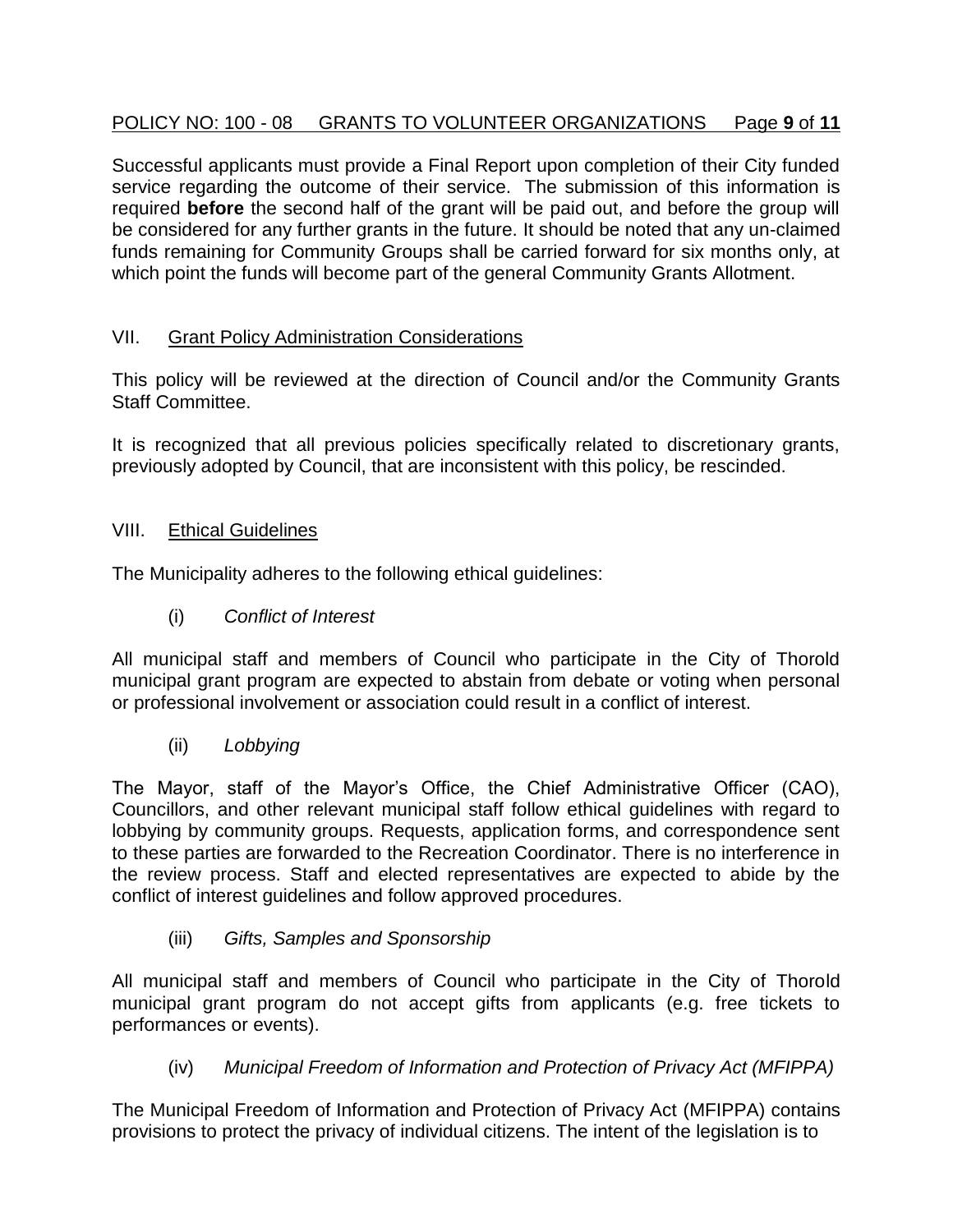# POLICY NO: 100 - 08 GRANTS TO VOLUNTEER ORGANIZATIONS Page **10** of **11**

control the collection, use and disclosure of personal information. Where a grant application includes personal information such material shall not be available to other parties without the written consent of the party named therein. Applicants and the general public have the right to request any record in the custody or control of the City of Thorold. Requests for information under this act must be directed to the MFIPPA Coordinator in City Clerk's Department.